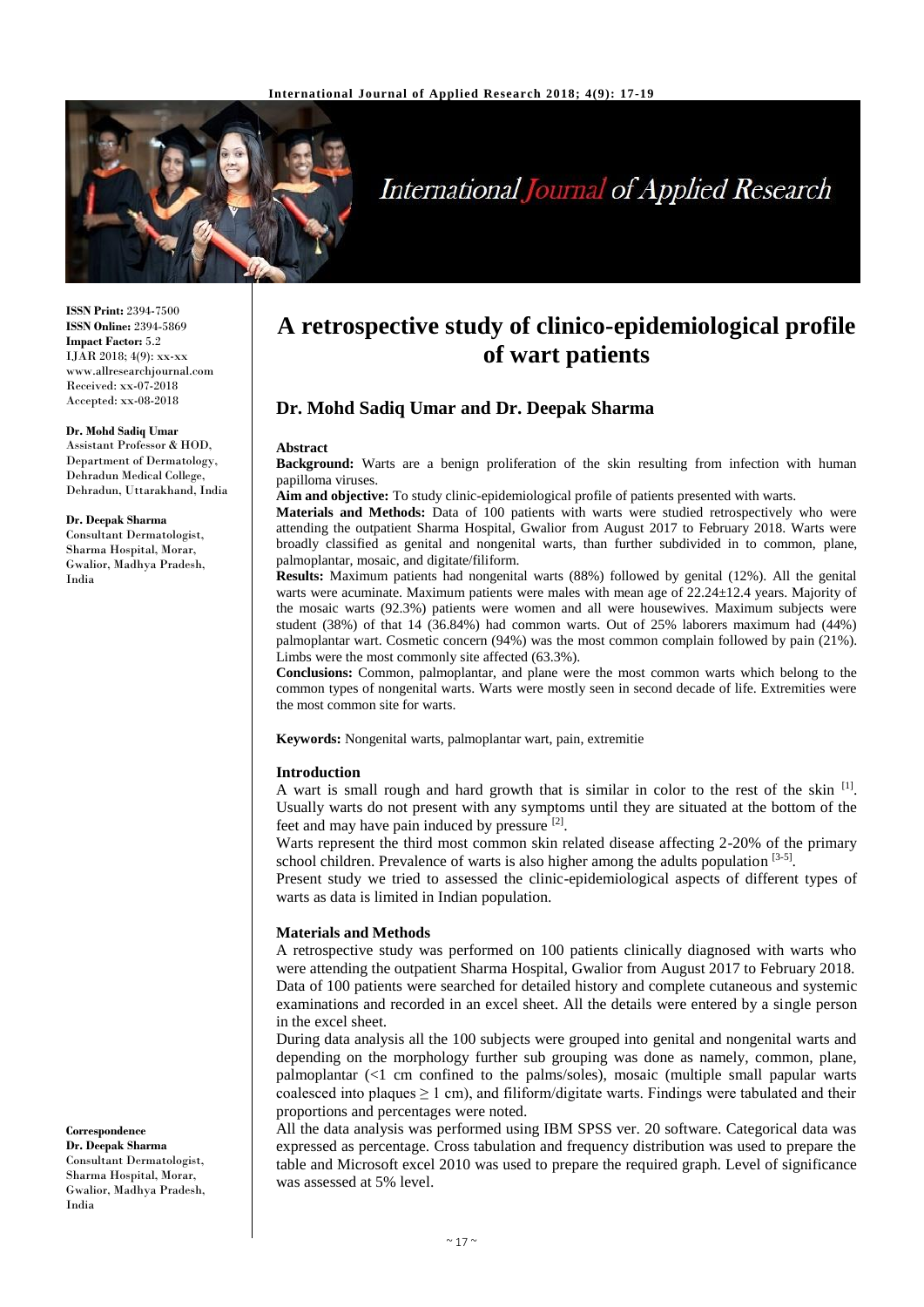#### **Results**

In present study maximum patients had 88% had nongenital warts followed by 12% patients who had genital warts. All the genital warts were acuminate.



**Graph 1:** Clinical types of warts

Mean age in present study was  $22.24 \pm 12.4$  years which ranged from 12 to 55 years. Male (87%) outnumbered female (13%) in present study. Maximum patients of warts except those of the mosaic were male. Maximum cases of mosaic warts [12 (92.3%)] were women and all were housewives.

Maximum patients were student (38%). Of that 14 (36.84%) had common warts and 12 (31.57%) had plane warts. Laborers (25%) were the second most common occupation in present study. Of that, 11 (44%) were of palmoplantar, 4 (16%) were of digitate and 6 (24%) cases were of genital warts. In present study there were 18% housewives, out of that 8 (44.4%) were of mosaic.

Maximum patients in present study had complaint of cosmetic concern (94%) followed by pain (21%). Pain was associated with all cases of genital wart. Among non-genital warts, maximum patients of palmoplantar (n=18) warts had pain 15 (83.3%).

Upper limbs including palms [31 (34.4%)] followed by lower limb including soles [26 (28.9%)] were the most common site of warts.

#### **Discussion**

The ratio of nongenital: genital in present study was 7.3:1. Prevalence of non-genital wart was highest in present study, among them common, palmoplantar, plane, mosaic and filiform were the most common type. All the genital cases were acuminate. Maximum patients belong to second decade of life. In a similar study done by Berth-Jones *et al*. [6] who enrolled 400 cases, of that more than half of the patients (54%) belong to age group of 11-25 years. Increased prevalence of warts among young population especially common and plantar warts could be due to increased propensity to trauma facilitated- inoculation as well as decreased immunity.

In present study males were mostly affected it may be due to higher outdoor activities done by males and increasing trend of cosmetic concern. Among the female housewives mosaic wart was the most common.

As per the occupation is concerned, students were maximum. In a study done by Campion, also reported increase in warts during the school days, mainly students

who were in the age group of  $12\n-16$  years  $^{[7]}$ . The higher incidence may be due to increased susceptibility during their games/other physical activities.

Laborers were the second most common occupation in present study; most of them had higher incidence of palmoplantar wart, may be due to increased chances of trauma. Laborers have disproportionate incidence of genital in present study. Out of 18% housewives, mosaic and palmoplantar warts were the most common one. Housewives are having higher propensity to sustain minor cuts and cracking of soles while walking barefoot could explain the common occurrence of mosaic and palmoplantar warts in present study.

In present study maximum patients had the cosmetic concern; this is expressed universally by the patients with genital, mosaic, filiform, and plane warts and by vast majority of those with common and palmoplantar warts. Most of the patients with palmoplantar warts complained about pain it may be due to increased likelihood of trauma especially in view of the practice of walking barefoot by many among our study population [8].

Limbs were the most common site affected by warts in present study. Study done by Theng *et al*. [9] reported that in 39% of the subjects had hands and 38% had feet involvement. Face was the second most common site, which may be due to increased cosmetic procedures like waxing, threading, facials, shaving, and so forth, in the saloons.

Small sample size and lack of statistical analysis were the main drawback of present study. There is a need of a large randomized clinical trial to strengthen the present study results.

#### **Conclusion**

Present study revealed that common, palmoplantar, and plane warts were the most common warts. Prevalence was maximum in the patients belong to second decade of life followed by first decade. Extremities were the most common site of warts followed by face.

#### **Reference**

1. Loo SK, Tang WY. Warts (non-genital). BMJ clinical evidence, 2014, 1-6.